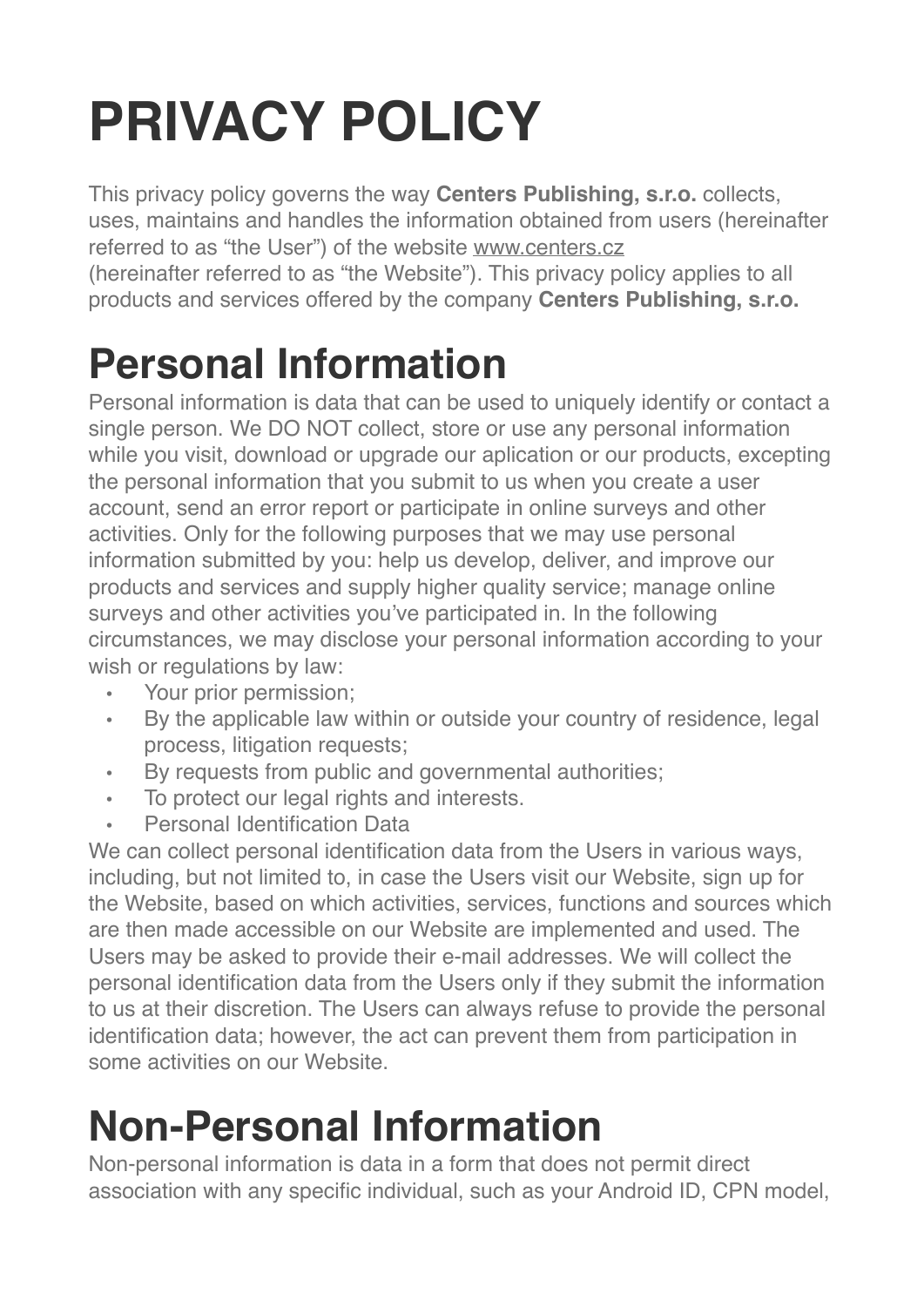memory size, your phone IMEI number, phone model, rom, phone operator, location, install, uninstall, frequency of use, etc. We may collect and use nonpersonal information in the following circumstances. To have a better understanding in user's behavior, solve problems in products and services, improve our products, services and advertising, we may collect non-personal information such as the data of install, frequency of use, country, equipment and channel. If non-personal information is combined with personal information, we treat the combined information as personal information for the purposes of this Privacy Policy.

## **Non-Personal Identification Data**

We can also collect non-personal identification data on the Users in case of their interaction with our Website. The Non-Personal Identification Data can include the name of the internet browser, the type of computer and technical information about the User, which means the information relating to the connection to our Website, such as the operation system, internet service provider and other similar information.

## **Protection of Personal Information**

We take precautions — including administrative, technical, and physical measures — to safeguard your personal information against loss, theft, and misuse, as well as against unauthorized access, disclosure, alteration, and destruction. All personal information with which the application works, are neither shared, nor forwarded.

#### **Internet Browser Cookies**

Our website can enhance the Users' comfort by using "cookies". The User's internet browser saves the cookies on the hard drive to maintain the records and monitor information about them. The Users can set their browsers to refuse the cookies or to warn about them when the cookies are to be sent. Should they do that, it may happen that some functions of the Website will not work properly.

#### **What is Our Practice of Information Collection**

**Centers Publishing, s.r.o.** can collect and use the User's personal data for the following purposes: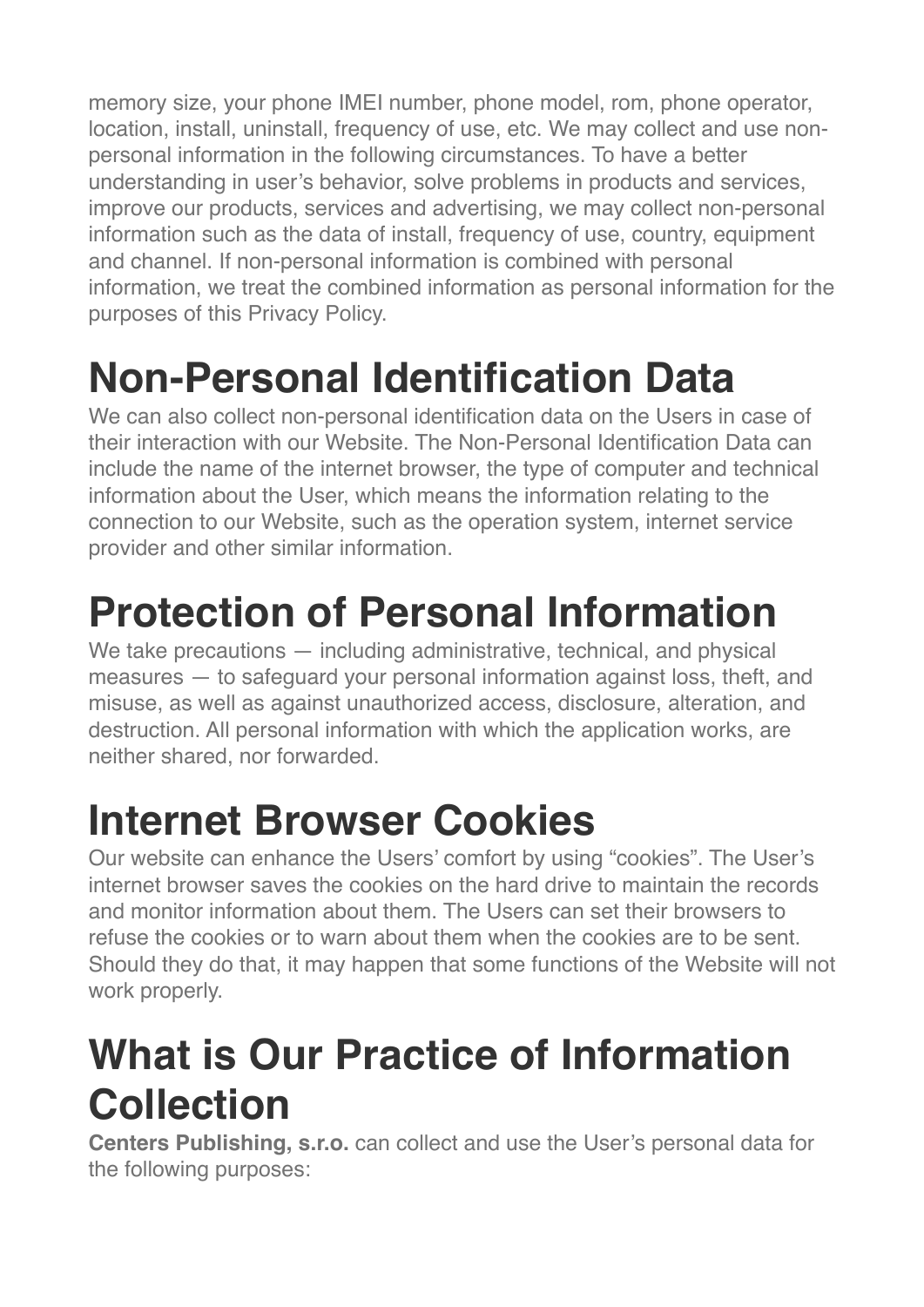- For the process of payment settlement. We can use the personal information submitted by the user to create and place the order and to provide the service on the basis of the order. This information is not shared with any third parties, except for the scope required to provide the service.
- To send regular e-mails. We can use the submitted e-mail address to send information and changes concerning their orders.

## **How Is Your Information Protected?**

We have taken appropriate measures to collect data, to store and process procedures, and safety measures for protection against unauthorized access, modifications, disclosure and destroying your personal data, username, password, transaction information and data stored on our Website. Sharing your Personal Information: We do not resell trade or lend the users' personal data to any third parties. We can share general summary demographical information which is not related to any personal identification information to visitors, users, our business partners, reliable affiliated companies and advertisers for the aforementioned purposes.

## **Changes in the Privacy Policy**

**Centers Publishing, s.r.o.** at its discretion, has the right to change this privacy policy. Should we do that, the changes will be added with the respective date at the end of this document and an informative e-mail will be sent to you. We recommend that the Users check the Website on a regular basis to stay informed about how we help to protect their personal data they have submitted to us. You take note of the fact and you agree that you take responsibility for reading this privacy policy and you will follow this information regularly and take the changes into account. By using this Website, you manifest your consent with this privacy policy and terms and conditions of the service. Should you disagree with this privacy policy, please, refrain from using our Website. Should you use this Website after registration of the change in the privacy policy, you will manifest your consent with these changes.

#### **Feel Free to Contact Us**

Should you have any questions as to this privacy policy, Website practices or your consent with the Website, please, contact us at:

**Centers Publishing, s.r.o.**, Pod višňovkou 1661/31, Praha - Krč Postal Code/ZIP: 140 00, Czech Republic, CRN: 25915291, VAT Id. Nr.: CZ25915291,